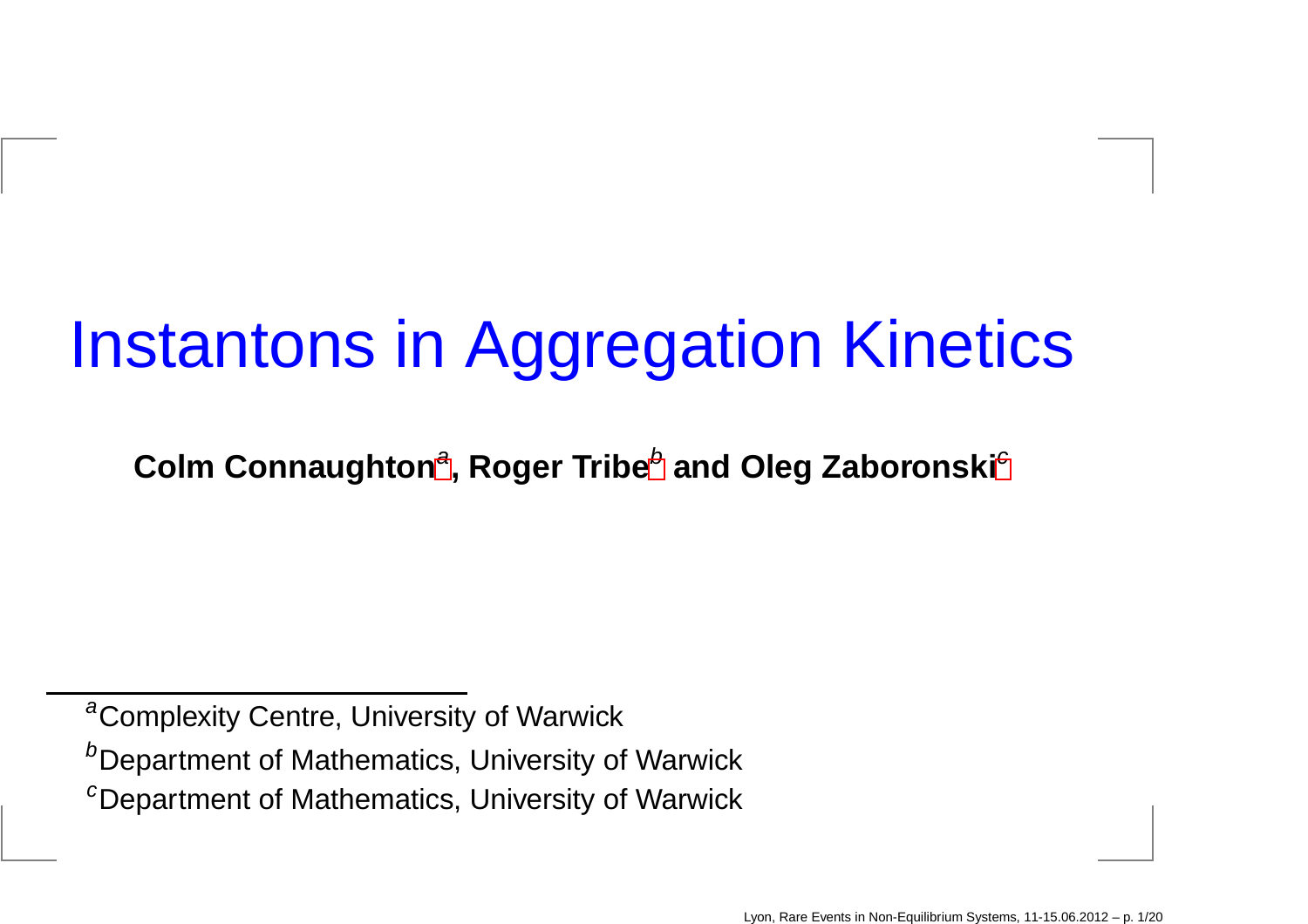### **Plan**

- The model
- Mean field theory
- **•** The formalism
	- Rate functions via DZO path integrals
	- **Instanton energy and mass conservation**
- Fast and slow gelation probabilities: constant kernel
	- Large deviations principle
	- Solution of instanton equations
	- The statistics of mass flux
- Fast gelation and the non-gelling probability: multiplicative kernel
	- Fast gelation: LDP and instanton equations
	- Non-gelling near gelation time: LDP, results
	- Conclusions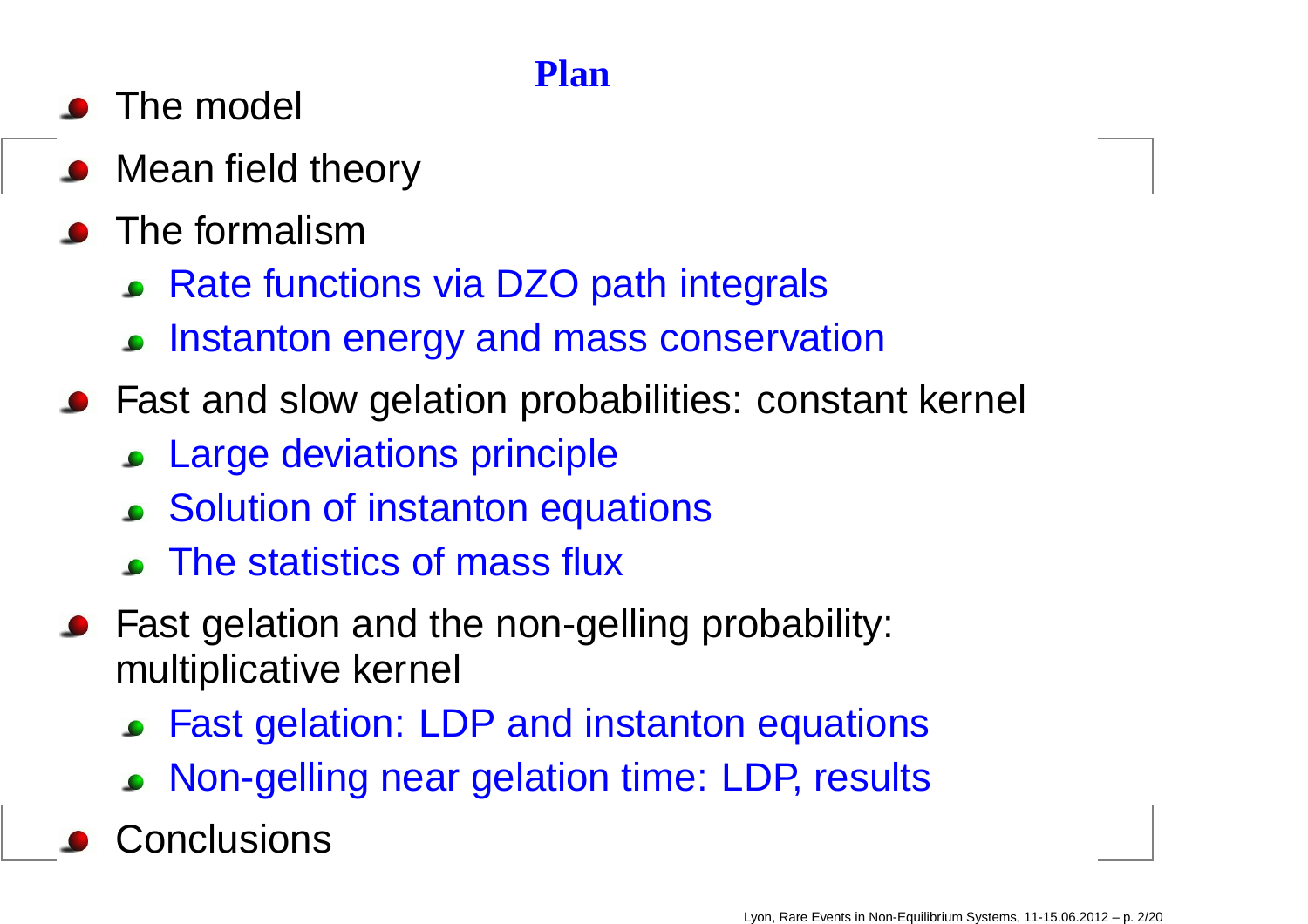### **Markus-Luzhnikov model**



**Classical kernels**:

 $\lambda(k,l)=1$  (Constant)  $\lambda(k,l) = kl$  (Multiplicative)  $\lambda(k,l)=(k+l)/2$  (Sum)

Microstate:  $\mathbf{N}=N_1, N_2, \ldots$ 

 $N_m = \#$  of particles of mass  $m \in \{1, 2, 3, \ldots\}$ 

Coagulation:

 $N_{m_1}\rightarrow N_{m_1}-1$ 

$$
\bullet\ \ N_{m_2}\rightarrow N_{m_2}-1
$$

$$
\bullet \quad N_{m_1+m_2} \rightarrow N_{m_1+m_2}+1
$$

• Rate: 
$$
\lambda(m_1, m_2)N_{m_1}N_{m_2}
$$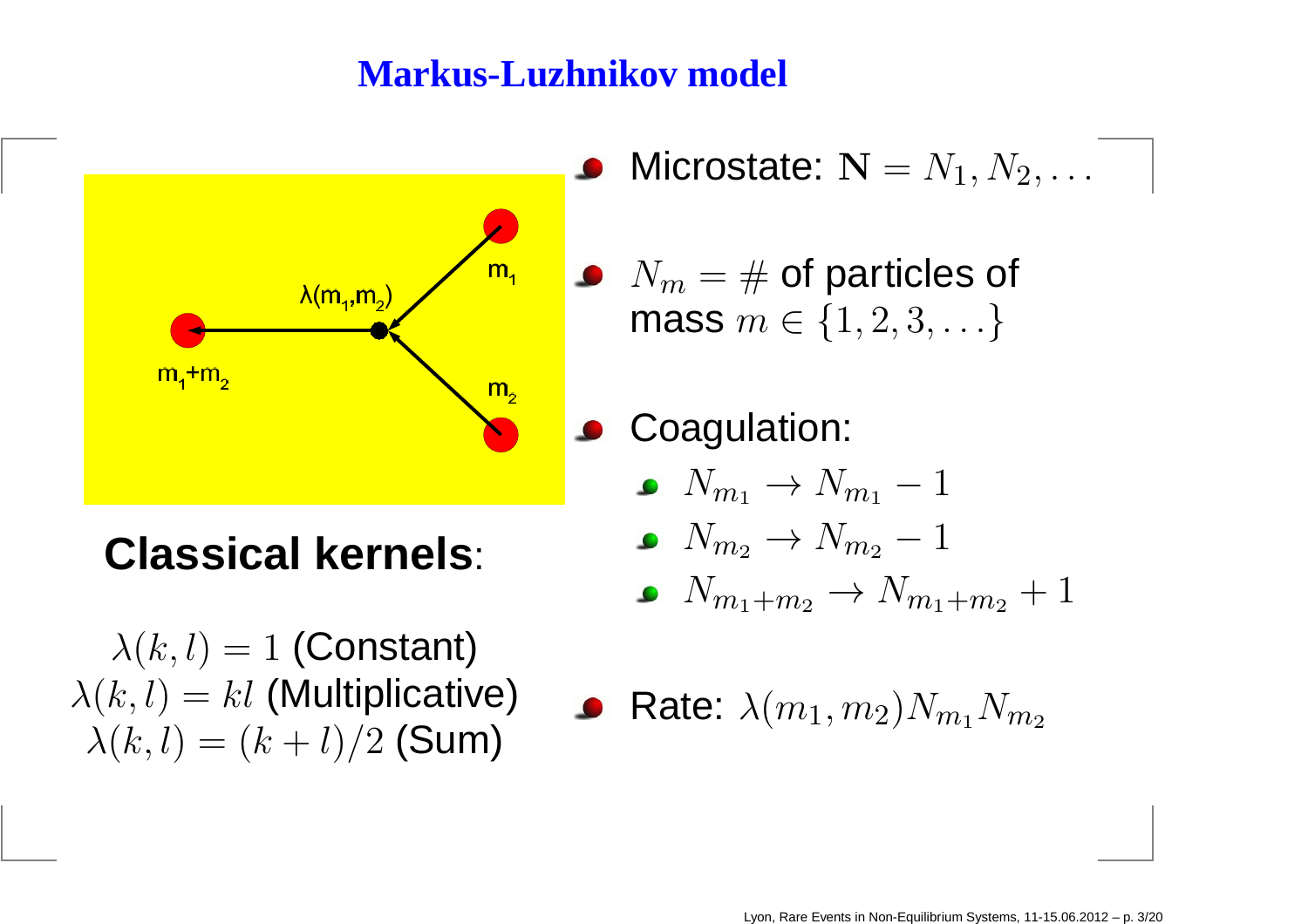### **Problem statement**

- Monomer initial condition:  $N_m(0) = M\delta(m,1)$
- Mass conservation  $\sum_m m N_m(t) = M$
- Complete gelation event:  $N_m(t) = \delta(m,M)$

**Equivalently,** 
$$
N(t) \stackrel{def}{=} \sum_m N_m(t) = 1
$$

• **Gelation time:** 
$$
T_G = \mathbb{E}(\tau \mid N_\tau = 1)
$$

• Find: 
$$
Prob(N_t = 1)
$$
 for  $t \ll T_G$ 

• Find: 
$$
Prob(N_t >> 1)
$$
 for  $t > T_G$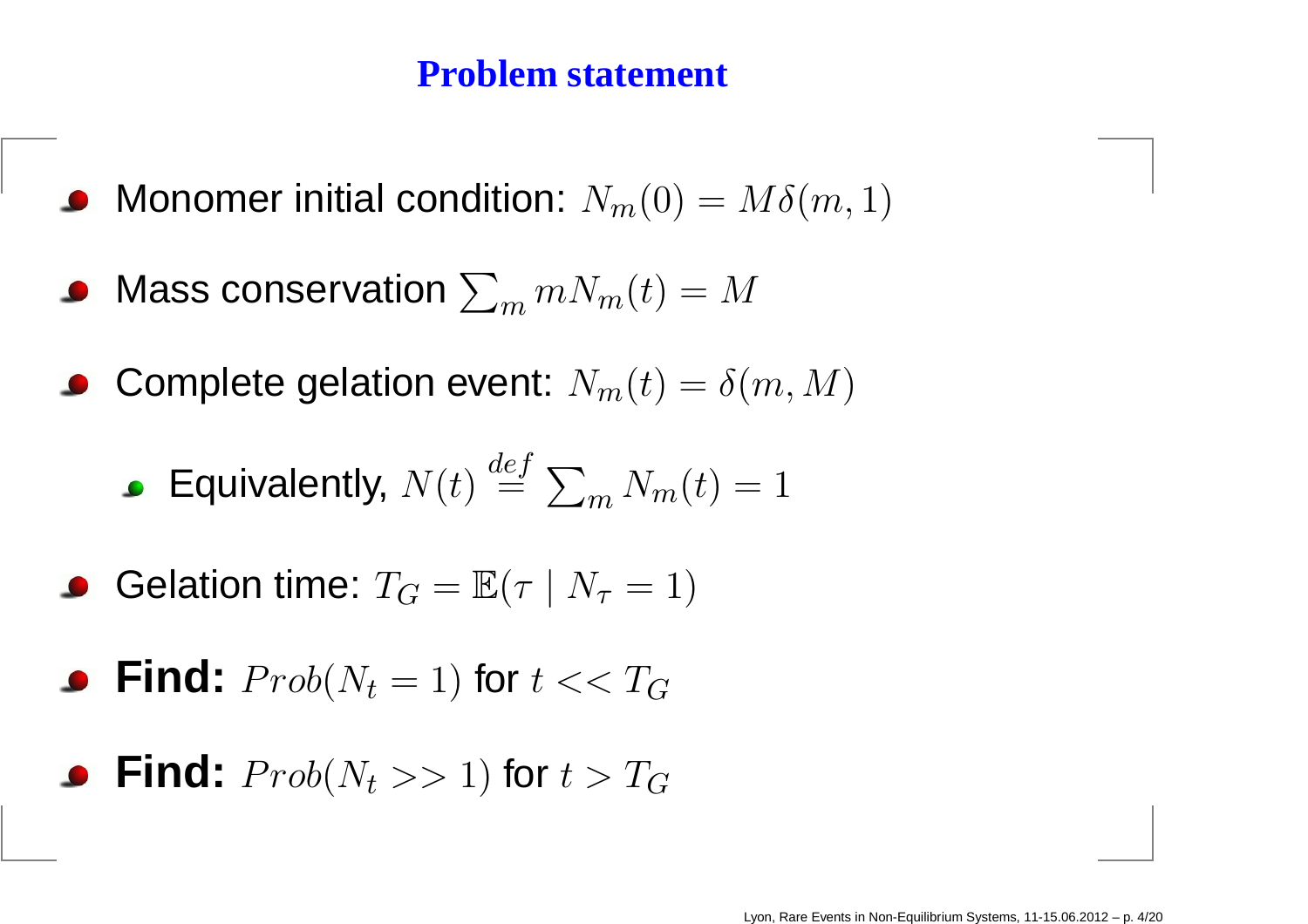### **Smoluchowski (mean field) theory**

$$
\dot{N}_m = \frac{1}{2} \sum_{m'=1}^m \lambda(m', m - m') N(m - m') N(m')
$$
  
-  $N(m) \sum_{m'=1}^\infty \lambda(m, m') N(m')$ 

- -Smoluchowski equation (SE)
- Can be rigorously related to ML model in the scalinglimit  $N_t\to\infty$  for certain kernels
- Cannot be used to describe complete gelation ( $N_t\sim1)$
- Suffers from finite time singularities for some kernels (e. g. the multiplicative kernel)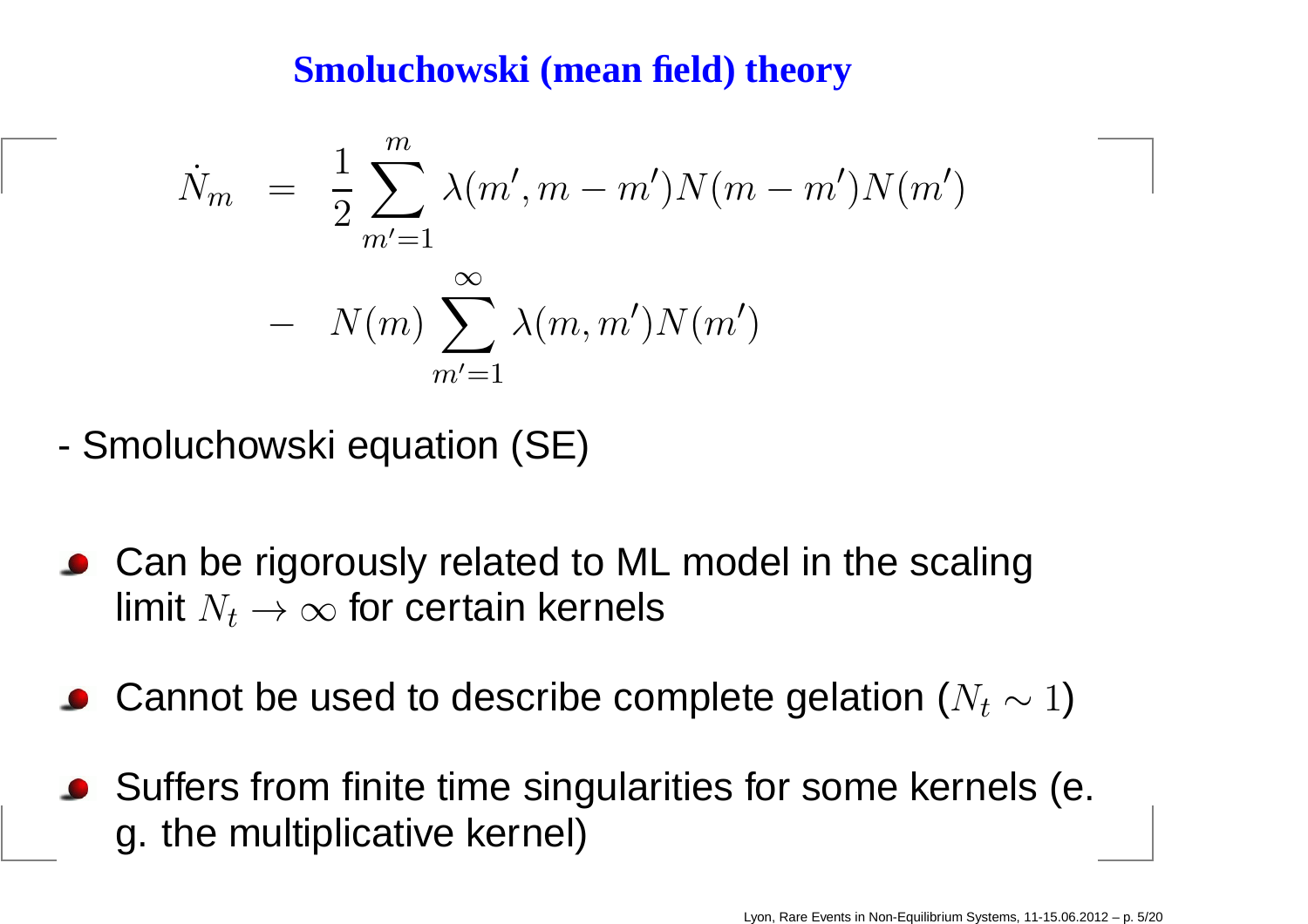## The formalism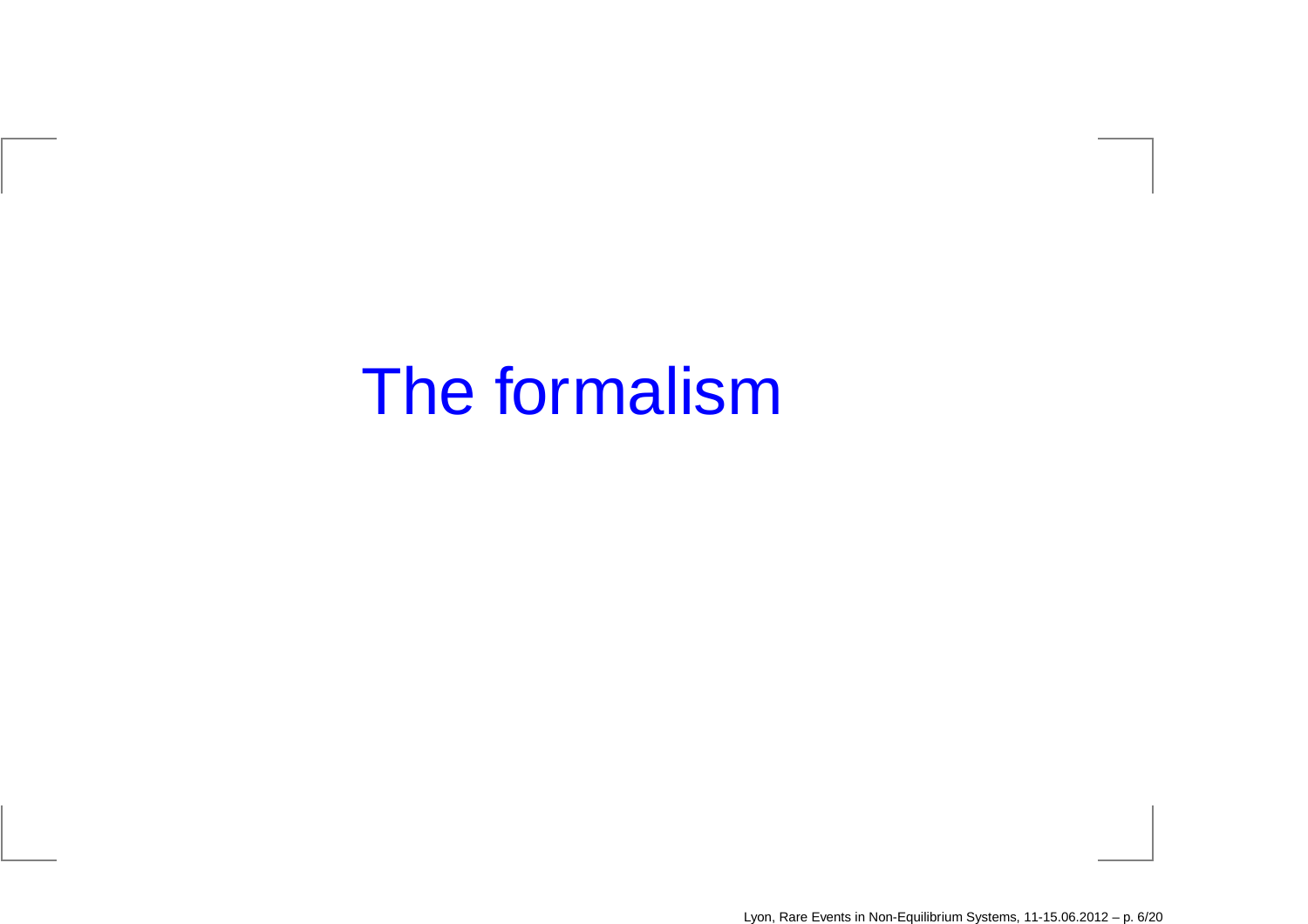**Path integral expression for**  $P(N_t = 1)$ 

$$
P(N_t = 1) = \int \prod_{\tau'} \mathcal{D}\mu(\mathbf{z}(\tau'), \mathbf{\bar{z}}(\tau')) \exp[-S_{eff}]
$$

$$
S_{eff} = \int_0^t d\tau \left( \sum_m \dot{z}_m \overline{z}_m + \mathfrak{h}(\mathbf{z}, \overline{\mathbf{z}}) \right) - \log (z_M(t) \overline{z}_1^M(0))
$$

$$
\mathfrak{h}(\mathbf{z},\overline{\mathbf{z}})=-\frac{1}{2}\sum_{m_1,\ m_2}\lambda_{m_1,m_2}(\bar{z}_{m_1+m_2}-\bar{z}_{m_1}\bar{z}_{m_2})z_{m_1}z_{m_2}
$$

**Method:** Doi-Zeldovich-Ovchinnikov. Note the presenceof boundary terms.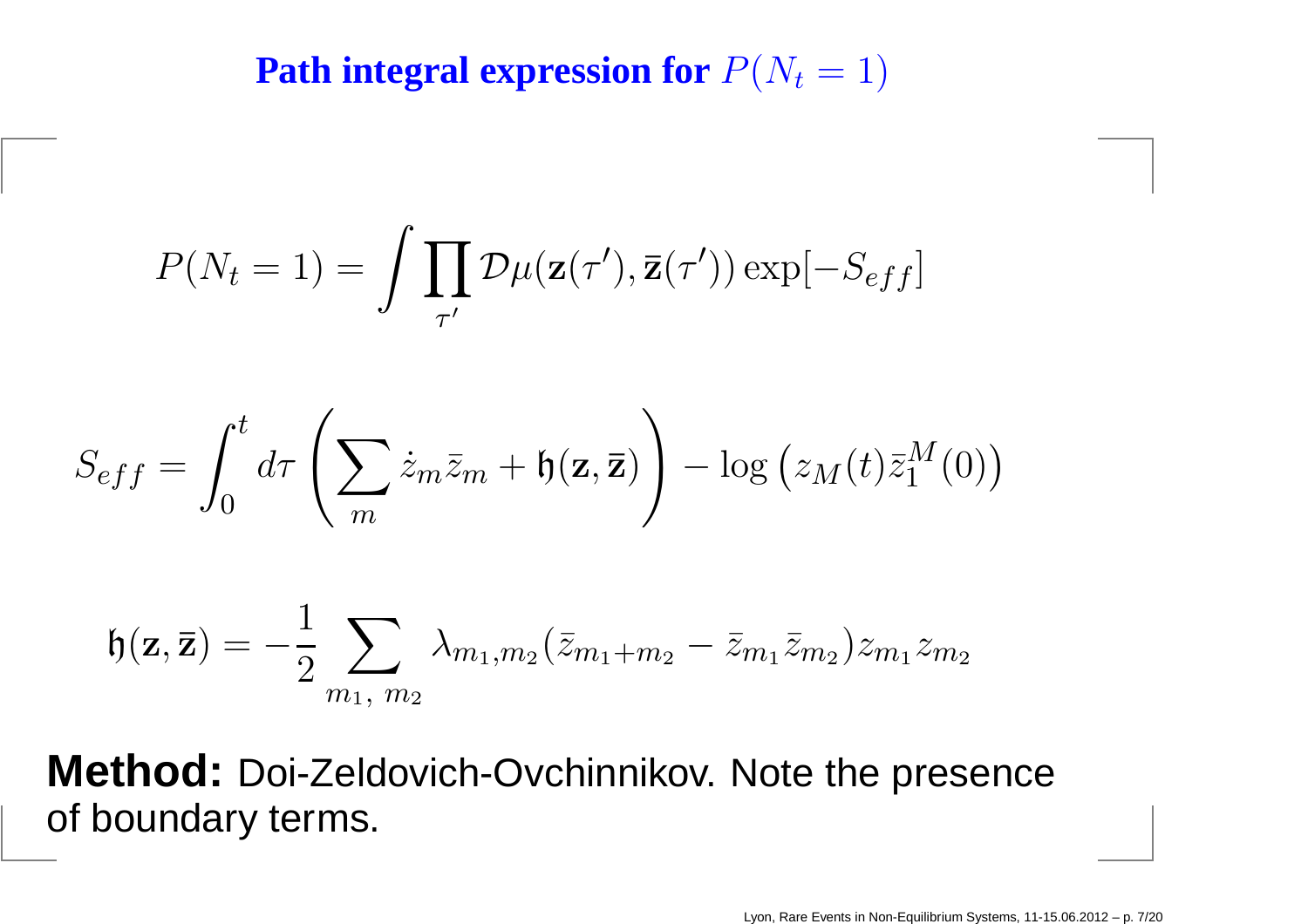**Path integral expression for**  $P(N_t=$  $f(M)$ 

$$
P(N_t = fM) = \frac{1}{(fM)!} \int \prod_{\tau'} \mathcal{D}\mu(\mathbf{z}(\tau'), \mathbf{\bar{z}}(\tau')) \exp[-S_{eff}],
$$

 $f\in(0,1)$ .

$$
S_{eff} = \int_0^t d\tau \left( \sum_m \dot{z}_m \bar{z}_m + \mathfrak{h}(\mathbf{z}, \overline{\mathbf{z}}) \right) - \log \left( \left( \sum_{k=1}^M z_k(t) \right)^{fM} \bar{z}_1^M(0) \right)
$$

Note the difference in the boundary terms.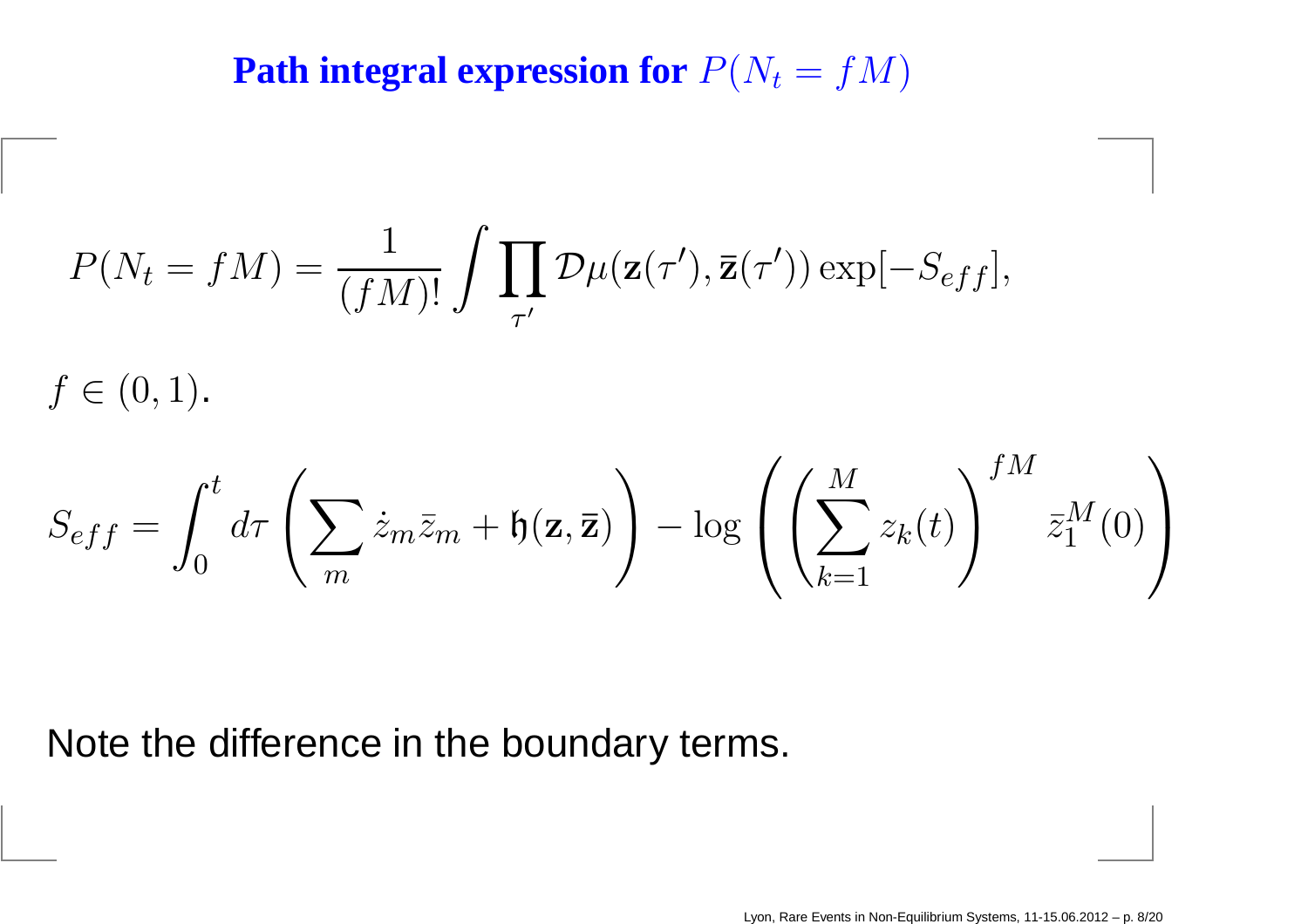### **Laplace approximation for the path integral**

**Laplace formula:** 

$$
P(N_t = 1) \sim \exp\{-S_{eff}[z^c, \bar{z}^c]\}
$$

Here (  $z^c_{\mathrm{m}}$  $\frac{c}{m} \big($  $\tau), \bar{z}_\eta^c$  $\frac{c}{m} \big($  $(\tau)$ ) solve  $\;\delta S_{eff}=0\;$  subject to:

$$
z_m(0)\bar{z}_m(0) = M\delta_{m,1}, \ z_m(t)\bar{z}_m(t) = \delta_{m,M}
$$
 (Fast gelation)  

$$
z_m(0)\bar{z}_m(0) = M\delta_{m,1}, \ \sum_{k=1}^M z_k(t)\bar{z}_m(t) = fM
$$
 (Non-gelation)

General applicability condition: the PI is dominated bytrajectories close to the instanton trajectory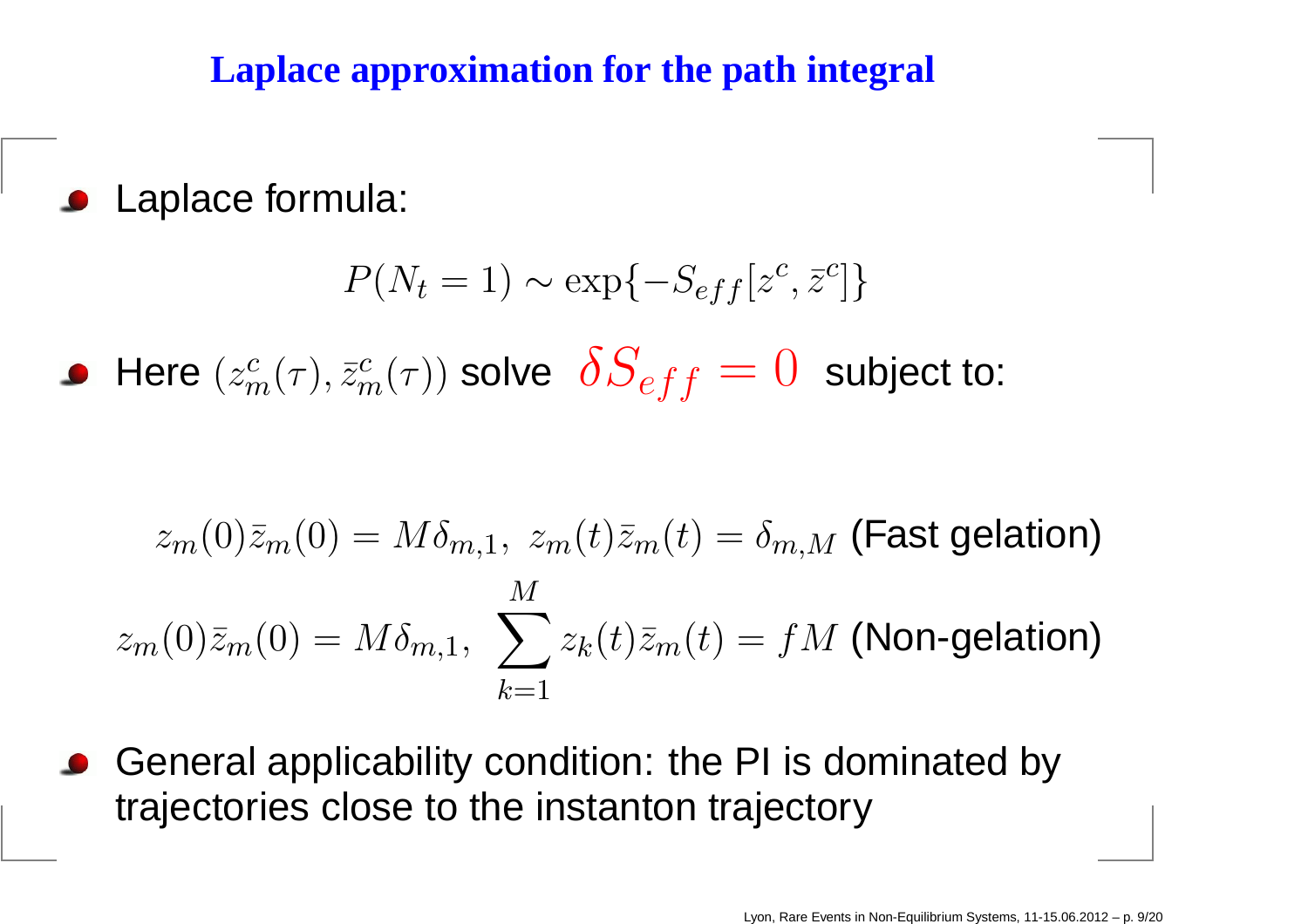### **Euler-Lagrange (instanton) equations**

$$
\overline{\dot{z}}_m = \frac{1}{2} \sum_{m_1,m_2} \lambda_{m_1,m_2} \left( \delta_{m,m_1+m_2} - \bar{z}_{m_1} \delta_{m,m_2} - \bar{z}_{m_2} \delta_{m,m_1} \right) z_{m_1} z_{m_2}
$$

$$
\dot{\bar{z}}_m = -\frac{1}{2} \sum_{m_1, m_2} \lambda_{m_1, m_2} (\bar{z}_{m_1 + m_2} - \bar{z}_{m_1} \bar{z}_{m_2}) (z_{m_1} \delta_{m, m_2} + z_{m_2} \delta_{m, m_1})
$$

- **Integrals of motion:** 
	- $E=\,$  $\mathfrak{h}(z^c$  $^c,\bar{z}^c$  $^c)$  ('Instanton energy')

$$
\bullet \ \ M = \sum_m m z_m^c \bar{z}_m^c \ \text{(Mass)}
$$

- Special solution:  $\bar z\equiv 1;\,z$  solves Smoluchowski equation,  $E=0^\circ$
- $N_m(t)=z_m(t)\bar{z}_m(t)$  the symbol of the occupation  $\mathbf{r}$ number operator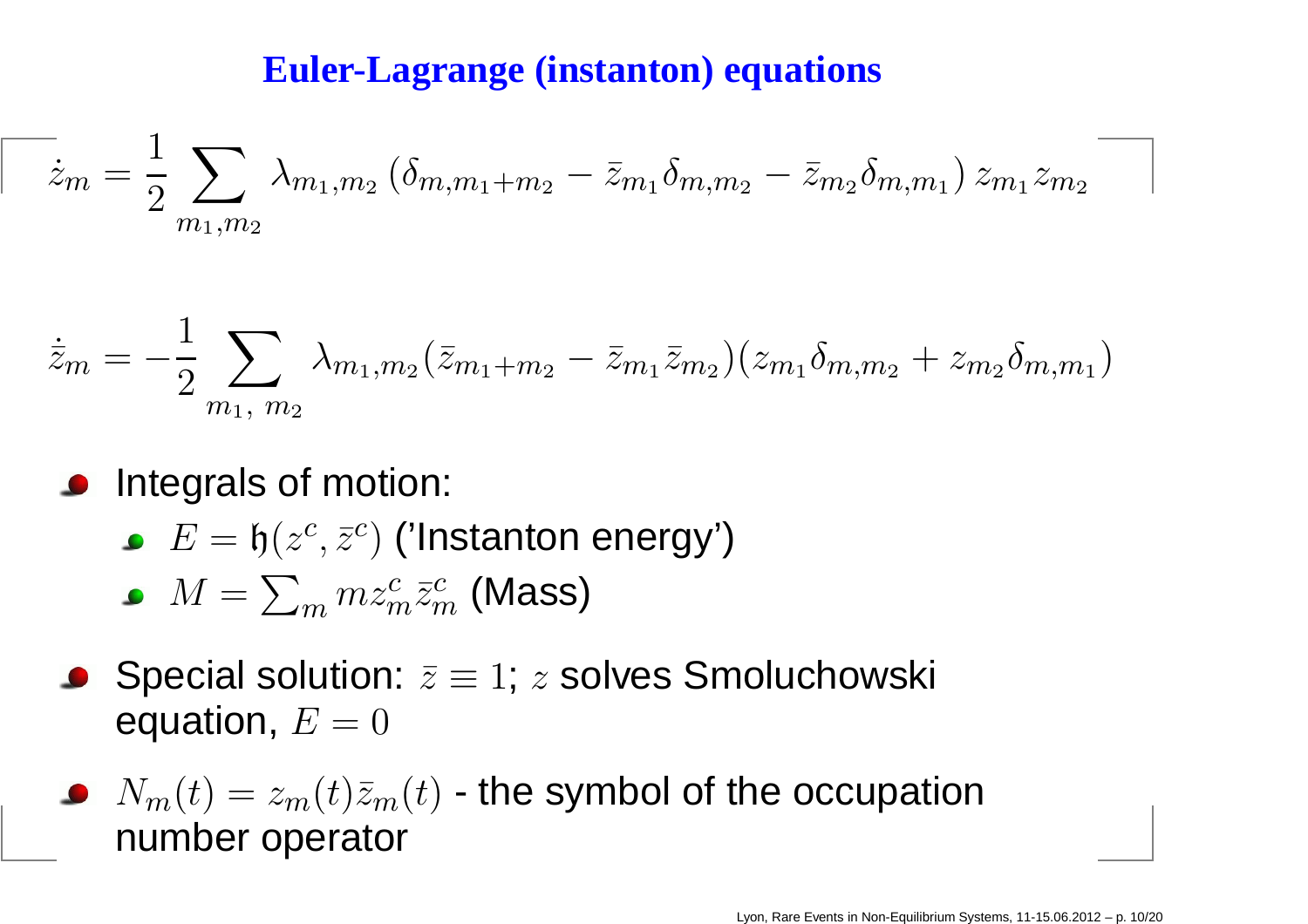## ${\bf On}$  the calculation of  $inf[S_{eff}]$

- **Claim.**  $S_{eff}^{c} = -E \cdot t +$  boundary terms
- **Derivation:**  $\mathfrak{h}(\mathbf{z},\bar{\mathbf{z}})$  is homogeneous function of  $\mathbf{z}$  of order <sup>2</sup>:

$$
\int_0^t d\tau \left( \sum_{m=1}^M \dot{z}_m \overline{z}_m + \mathfrak{h} \right)
$$
\n
$$
= \sum_{m=0}^M z_m \overline{z}_m \left|_0^t + \int_0^t d\tau \left( - \sum_{m=1}^M z_m \frac{\partial \mathfrak{h}}{\partial z_m} + \mathfrak{h} \right) \right|
$$
\n
$$
= \sum_{m=0}^M z_m \overline{z}_m \left|_0^t - E(t)t \right|
$$

 $\boldsymbol{\mathsf{N}}.\boldsymbol{\mathsf{B}}.\ E=0$  corresponds to mean field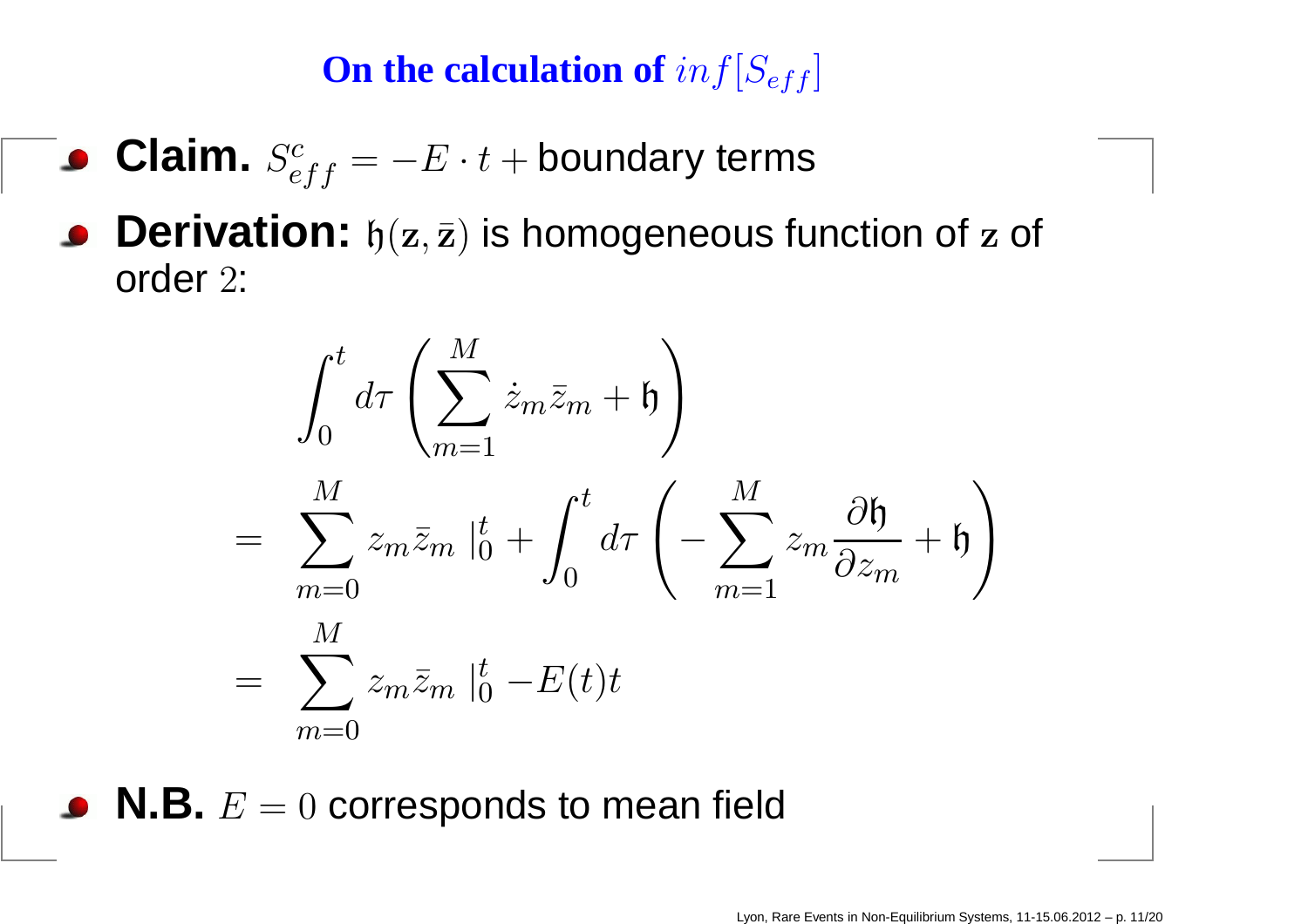Fast and slow gelation probabilities: the constant kernel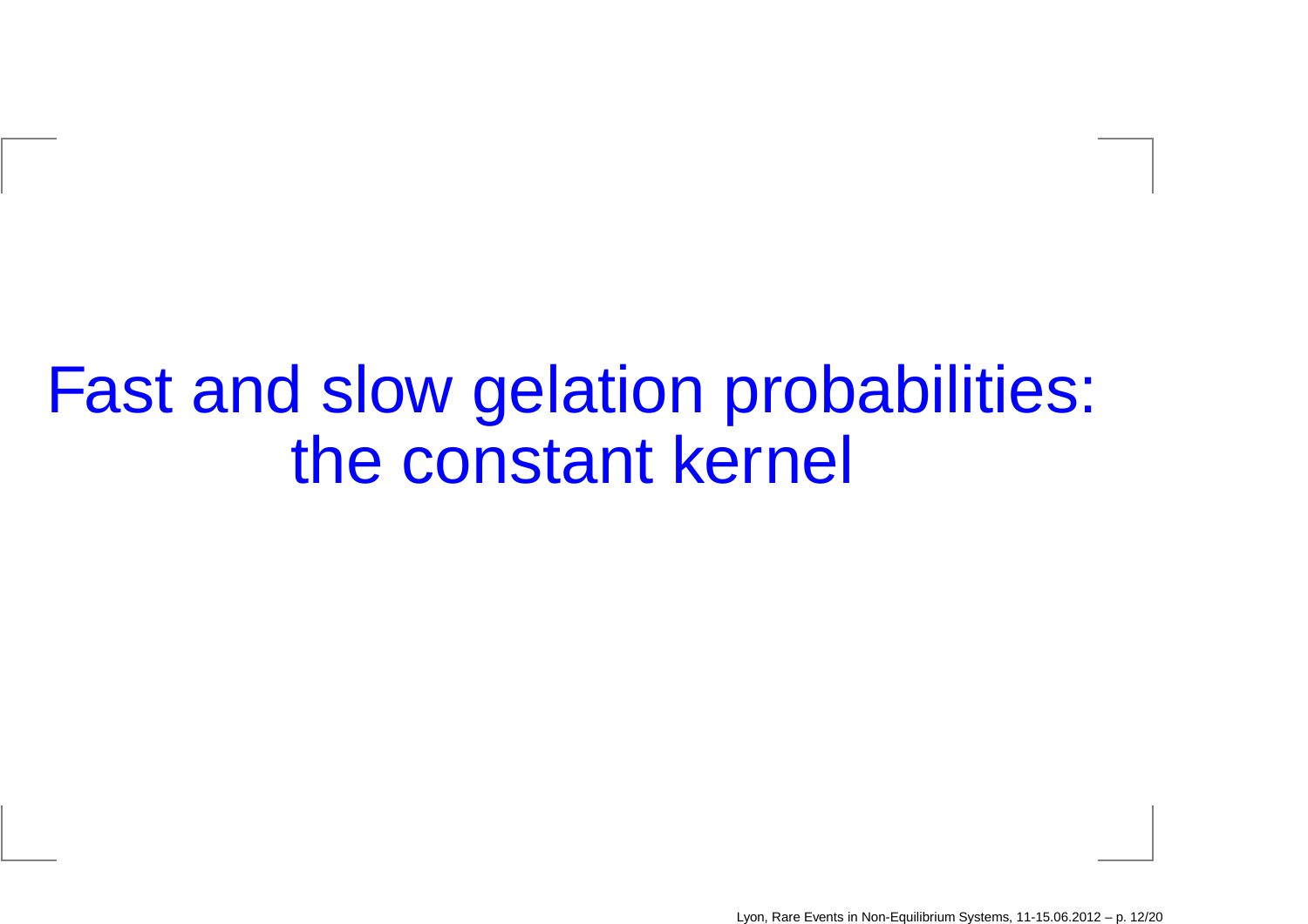### **The large deviations principle for fast gelation.**

**The limit:**  $t << 1, M = \infty$ 

$$
\log P(N_{\tau}) \sim -\frac{S_{eff}^{c}}{\tau} + \log \left( \frac{z_M(1)\bar{z}_1^M(0)}{\tau} \right),
$$

where

$$
S_{eff}^c = \inf_{\{z(t),\bar{z}(t)\}} \int_0^1 d\tau \left[\sum_m \dot{z_m}\bar{z}_m + \mathfrak{h}(z,\bar{z})\right],
$$

$$
\begin{cases}\n z_m(0+) \overline{z}_m(0+) = \infty \cdot \delta_{m,1}, \\
z_m(1-) \overline{z}_m(1-) = 0\n\end{cases}
$$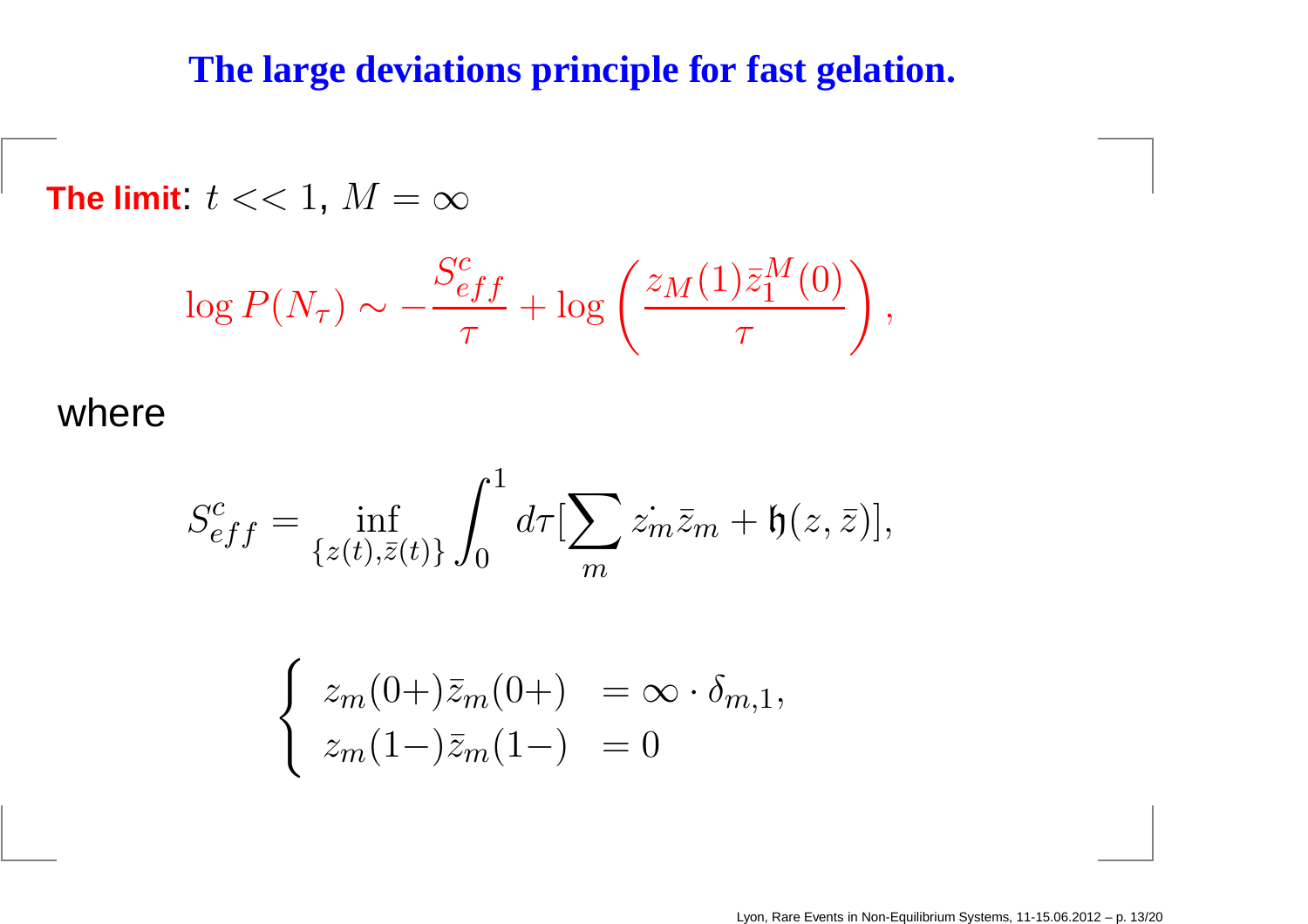### **Solving the instanton equations.**

Euler-Lagrange equation for  $N(\tau)=\sum_m z_m(\tau)\bar{z}_m(\tau)$ :

$$
\dot{N}(\tau) = -\frac{1}{2}N^2(\tau) + E,
$$

- Boundary conditions:  $N(0) = \infty$ ,  $N(1) = 0$
- $E=-\frac{p}{\epsilon}$ 2 $\frac{1}{2}<0$
- $N(\tau) = p\tan\left(\frac{p}{2}(\tau-\tau_0)\right)$  $E=-\frac{\pi}{\epsilon}$ 2.<br>2
- Rate function:  $\log P(N_t=1) \sim -\frac{\pi}{2}$ 2 $\frac{\pi^2}{2t}+O(t^0$  $\left( 0\right)$
- Really hard step: the estimate of the contribution fromthe boundary terms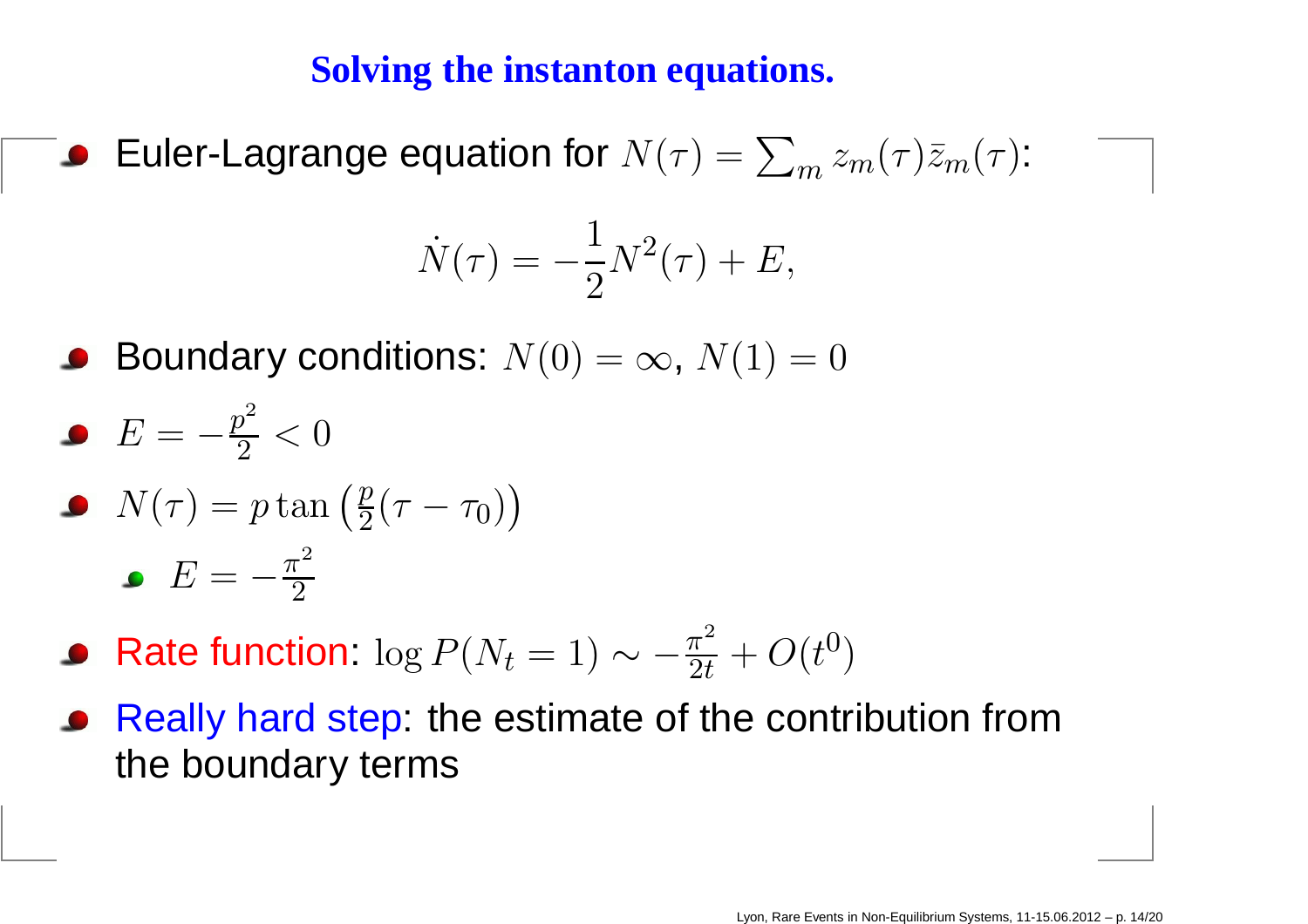#### **Statistics of mass flux**

- Non-equilibrium 'turbulent' state: constant flux of mass $\bullet$ through mass scales of the system.
- The average mass flux:  $J=M/\tau$  (random quantity)
- Mean field flux:  $J_{mf} = M/T_G = M$ .

$$
P(J > J_{+}) = \Pr\left(\tau < \frac{M}{J_{+}}\right) = \Pr\left(N_{M/J_{+}} = 1\right) \xrightarrow{J_{+} \to \infty} e^{-\frac{\pi^{2}}{2} \frac{J_{+}}{J_{mf}}}
$$

**•** Left tail of flux distribution:

$$
P(J < J_{-}) = Pr\left(\tau > \frac{M}{J_{-}}\right) \sim Pr\left(N_{M/J_{-}} = 2\right) \stackrel{J_{-} \to 0}{\sim} e^{-\frac{J_{mf}}{J_{-}}}
$$

■ **Fluctuation relation:** 
$$
\log \left( \frac{\Pr(J > J_{mf}L)}{\Pr(J < J_{mf}/L)} \right) \stackrel{L \to \infty}{\sim} \left( 1 - \frac{\pi^2}{2} \right) L
$$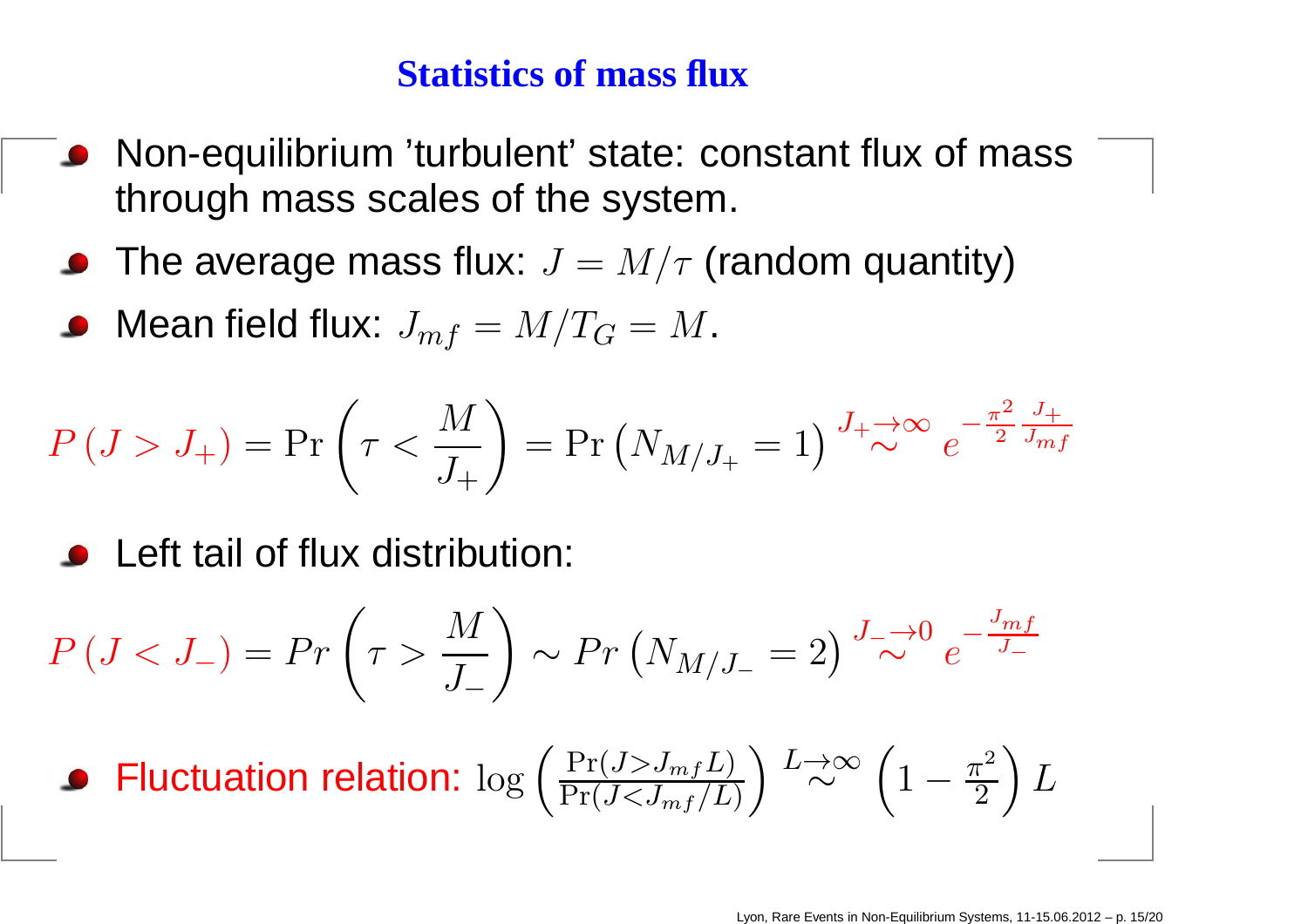## Fast gelation and the non-gellingprobability: the multiplicative kernel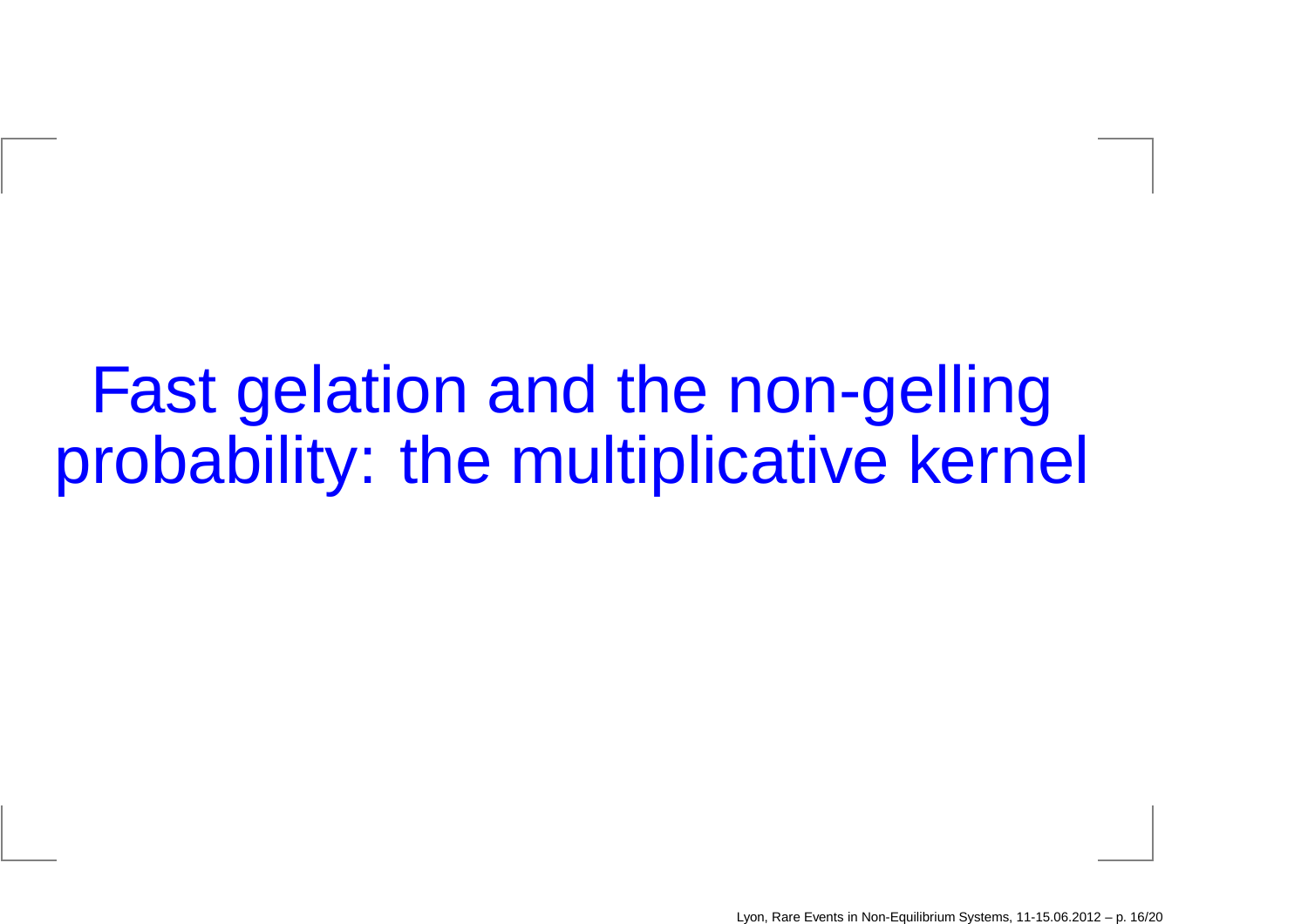### **Fast gelation event**

- Typical gelation time:  $T_G = \frac{Const}{M}$
- The scaling limit:  $M$  is fixed,  $t=\theta/M$ ,  $\theta << 1$
- Small time LD principle still applies:  $\log Pr(N_t=1) \sim -\frac{1}{t} S_{eff} +$  boundary terms
- **C** Equations of motion:

$$
\bullet \quad \dot{N}(\tau) = E - \frac{M^2}{2}, 0 < \tau < t
$$

$$
\bullet \ \ N(0) = M, \ N(t) = 1
$$

- Instanton energy:  $E$  $E = \frac{M^2}{2} + \frac{1-M}{t}$
- Boundary terms dominate

\n- $$
\log P(N_t = 1) \sim -M \log \left( \frac{1}{\theta} \right) + O(\theta^0) \Rightarrow
$$
 Algebraic decay of gelation probability
\n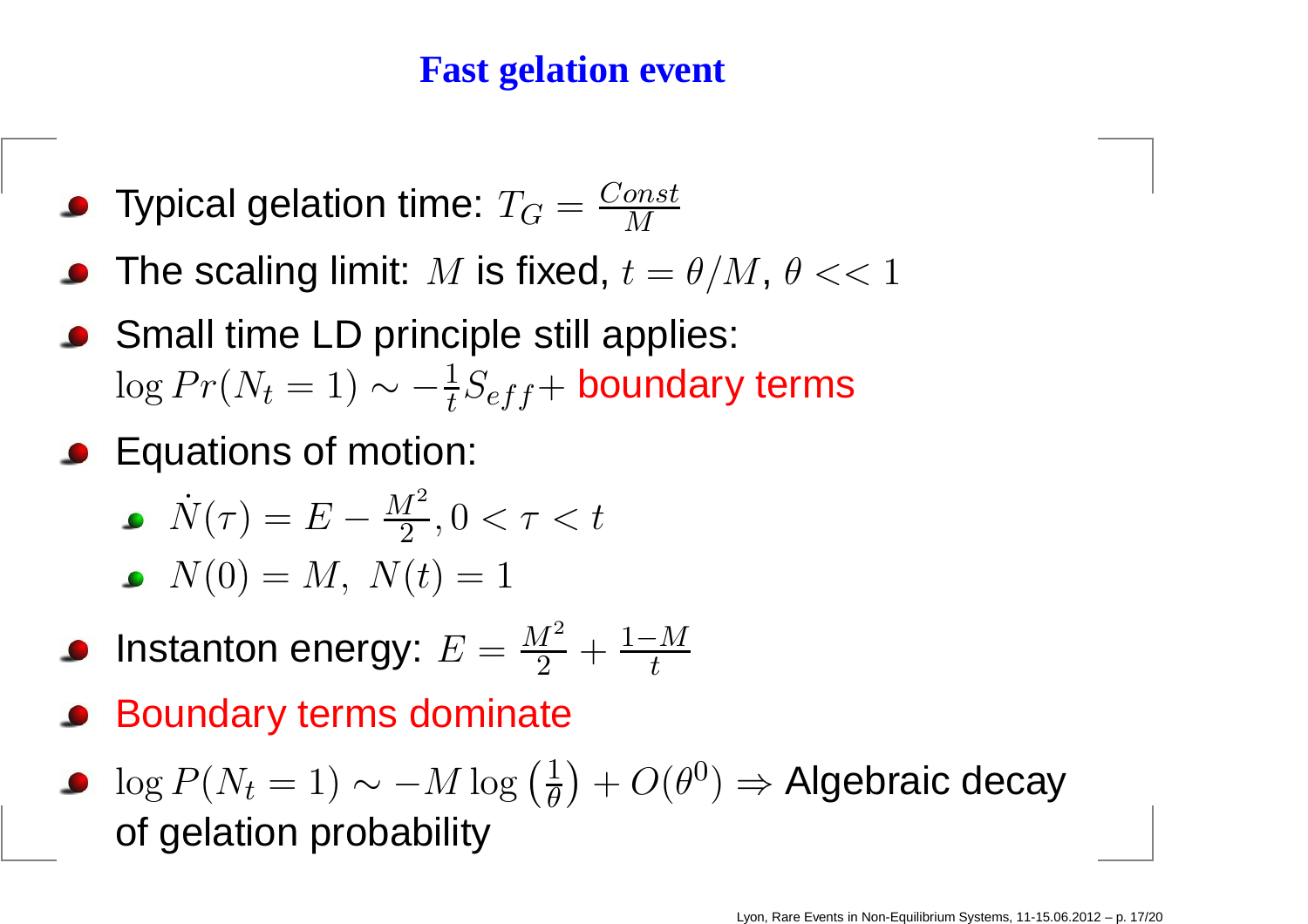**LDP** for  $P(N_t = fM)$ ,  $f \in f(0, 1)$ 

- Scaling limit:  $M \to \infty$ ,  $t = \theta/M$ ,  $\theta \sim 1$
- **C** LD principle:

1 $\overline{M}$  $\frac{1}{M} \log \Pr \left( N_{\frac{\theta}{M}} = fM \right) = -I(\theta) + O(\log(M)/M)$ 

- Rate function:  $I(\theta) = \frac{1}{2}(\theta \theta_{mf}(f)) \frac{\theta_{mf}(f)}{2} \log(\theta/\theta_{mf}(f))$
- $\theta_{mf}(f)=2(1-f)$  mean field time to  $N=fM$ . Potential non-analyticity!



Lyon, Rare Events in Non-Equilibrium Systems, 11-15.06.2012 – p. 18/20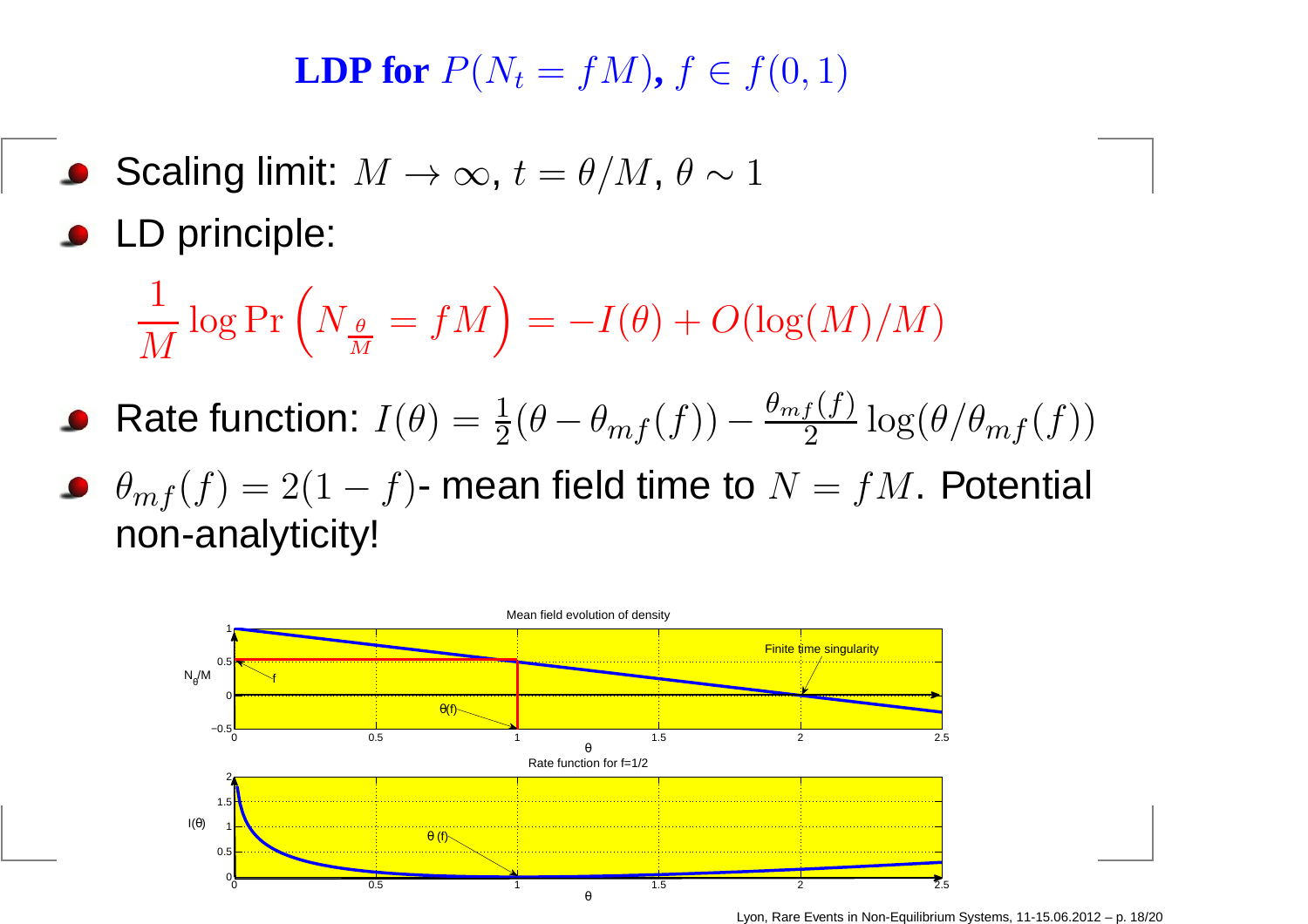### **A note for mathematicians.**

- ML model can be restated as <sup>a</sup> stochastic differential equation driven by Poisson noise
- All scaling limits considered in the presentation correspond to the limit of weak noise
- All large deviation principles discussed in the talk followfrom the standard Wentzel-Freidlin theory for SDE'swith Poisson noise.